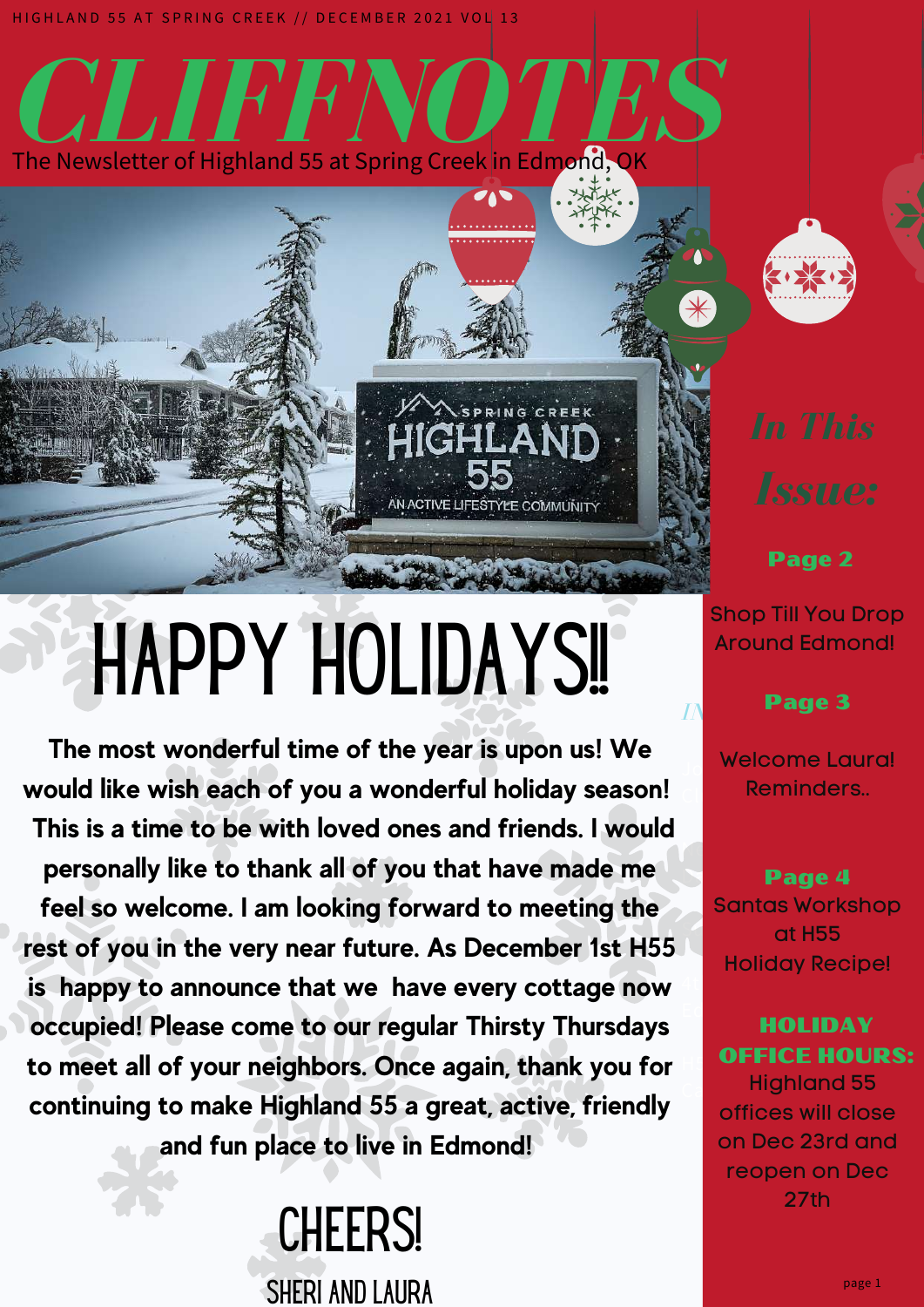## **SHOP TILL YOU DROP!**

#### Here is a short list of shopping close to Highland 55: **Bryant & 15th Street Spring Creek Plaza**

The Plaza offers fine shopping in a walkable environment on the northeast corner of the intersection. The hub for apparel, head to toe, shop at [Kendra](https://visitedmondok.com/loc/581/kendra-scott.htm) Scott, Ann [Taylor](https://visitedmondok.com/loc/661/ann-taylor-loft.htm) Loft, Jos. A. [Banks](https://visitedmondok.com/loc/630/jos-a-bank.htm), New [Balance](https://visitedmondok.com/loc/635/new-balance.htm), [Francesca's](https://visitedmondok.com/loc/662/francescas.htm)[,](https://visitedmondok.com/loc/666/white-house-black-market.htm) [Talbots,](https://visitedmondok.com/loc/663/talbots.htm) J. [Jill,](https://visitedmondok.com/loc/665/j-jill.htm) White House Black Market and [Chicos](https://visitedmondok.com/loc/733/chicos.htm). Plenty [Mercantile](https://visitedmondok.com/loc/657/plenty-mercantile.htm) is a local purveyor of sustainable and eco-friendly goods.

## **Spring Creek Village**

Add a little flare at the village on the northwest corner. Shop for boutique clothing and [accessories](https://visitedmondok.com/search.php?term=lucca&mobile_search_submit=) at [Lucca](https://visitedmondok.com/loc/670/lucca.htm) and Muse by Lucca. Bike accessories at Phat Tire Bike Shop.

## **Bryant & 33rd**

## **Cheyenne Crossing**

A newly developed center, Cheyenne Crossing brings us new boutiques for men, women and children: [Habit,](https://visitedmondok.com/loc/615/my-habit-shop.htm) [Mira](https://visitedmondok.com/loc/681/mira-bird.htm) Bird. Also, stop into Ellis Island for a cup of coffee or glass of wine!

## **Bryant & 2nd Street Bryant Square**

Located between the University of Central Oklahoma and I-35, the 2nd and Bryant area offers numerous shopping [opportunities](https://visitedmondok.com/loc/622/bed-bath-beyond.htm) for clothing and home decor. Old [Navy,](https://visitedmondok.com/loc/725/old-navy.htm) Bed Bath and Beyond, [Ulta](https://visitedmondok.com/loc/726/ulta-beauty.htm), [Ross,](https://visitedmondok.com/loc/624/ross-dress-for-less.htm) [Maurices](https://visitedmondok.com/loc/728/maurices.htm) and more are located in the southeast quadrant of the intersection.

## **Shoppes at Edmond University**

In the northwest quadrant, Half Price [Books](https://visitedmondok.com/loc/729/half-price-books.htm) and Walmart [Neighborhood](https://visitedmondok.com/loc/730/walmart-neighborhood-market.htm) Market are anchors near several restaurants. The southwest quadrant of the intersection is home to [Target,](https://visitedmondok.com/loc/620/target.htm) [Lowe's](https://visitedmondok.com/loc/731/lowes-home-improvement.htm) and [GameStop](https://visitedmondok.com/loc/732/gamestop.htm).

## **Broadway & 2nd Street Downtown Edmond**

Stroll the sidewalks along Broadway, north of 2nd Street, to be greeted by shopkeepers and a variety of locally owned businesses. Find stylish clothing and [accessories](https://visitedmondok.com/loc/667/lulu-los.htm) at Lulu and Lo's, Bison Creek [Clothing](https://visitedmondok.com/loc/668/bison-creek-clothing.htm)[,](https://visitedmondok.com/loc/548/native-summit.htm) and Silver Leaf [Gems.](https://visitedmondok.com/loc/551/silver-leaf-gems.htm) Visit Native Summit and [Edmond](https://visitedmondok.com/loc/654/edmond-golf.htm) Golf for specialty items and clothing for your next outdoor adventure.

Find antique home decor and furniture by shopping at [Broadway](https://visitedmondok.com/loc/279/broadway-antiques-market.htm) [Antiques](https://visitedmondok.com/loc/588/urban-okie-home-shop-and-creative-studio.htm) & Market and [Sterlings](https://visitedmondok.com/loc/612/sterlings-home-decor-gifts.htm) Home Decor & Gifts. Urban Okie Home Shop and Creative Studio offers ethically sourced and environmentally-friendly decor and custom furniture.



## **Winter in Hafer Park**

## *TRASH PICK-UP:*

**Monday - Friday**

in the morning before 9am.

Please **DO NOT** put any trash out during the night.

## **Sat & Sundays**

Please use the Highland 55 receptacles. **Do not** weekends.

**Please Keep your Garage doors CLOSED at ALL TIMES.**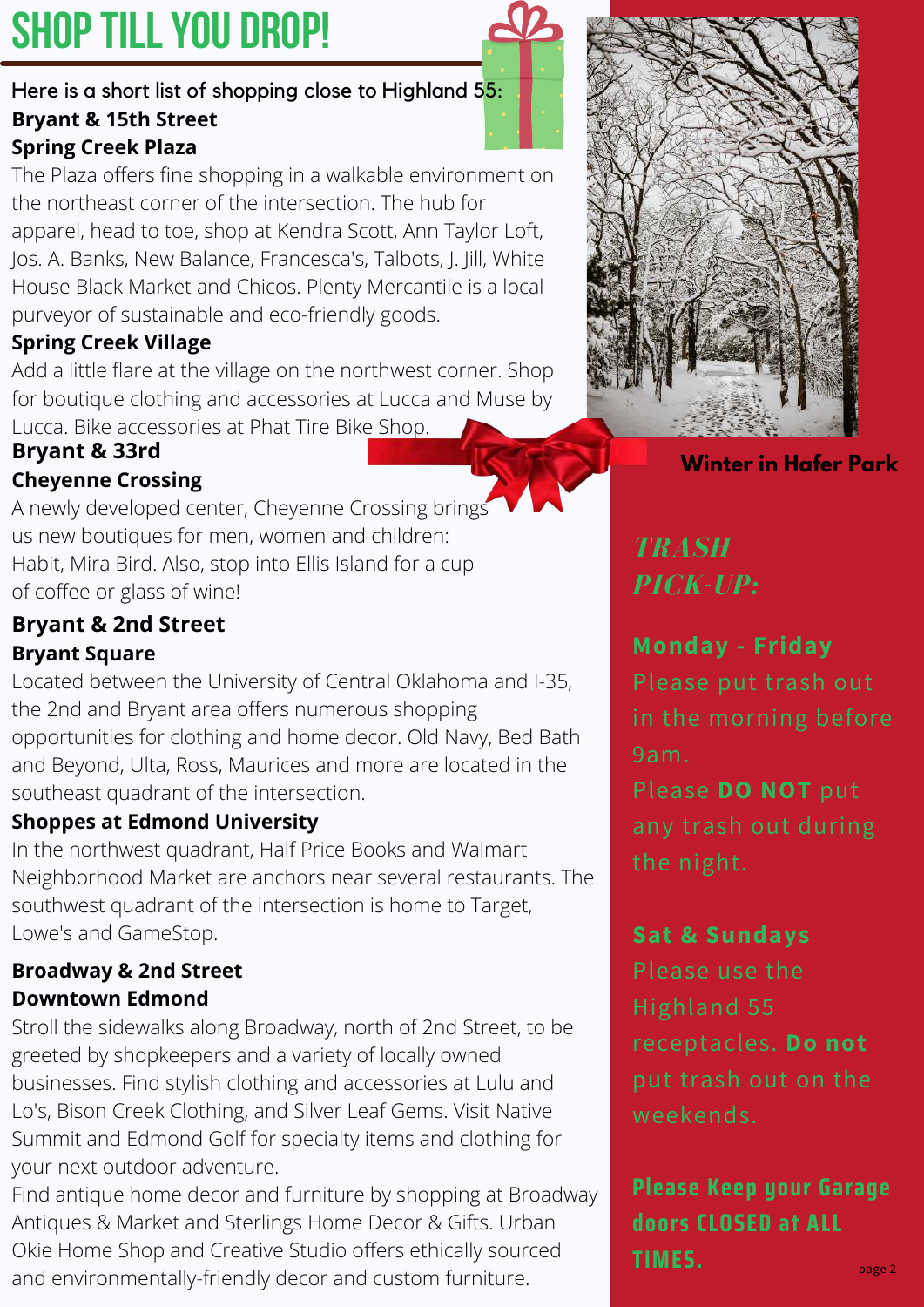## **REMINDERS:**

\*Please pick up after your pets.

**\*Dogs must ALWAYS be on a leash.**

**\***Due to many issues, pets are not allowed in the storm shelter.

**\*Pets are always welcome on the porches at the H55 clubhouse.**

**\*For Emergency Maintenance please call 405-216-5559. Avoid online requests for emergency issues as they are not dispatched and only go to email.**

**\***The H55 newsletter is now available online at our website Highland55.com. (under the "about" tab, click Newsletter)

We are now emailing the newsletter and calendar to you each month. A few copies will be available in the clubhouse.

#### **\*DO NOT LEAVE TRASH OUTSIDE AT NIGHT!**

## *\*Be On Time!*

If you are attending any class at H55 please allow yourself enough time to be ready to begin class ON TIME. REMEMBER, THE WARM UP IS THE MOST IMPORTANT PART OF ANY EXERCISE CLASS!

## Welcome to Highland 55 Laura Zimmerman!





**Highland 55 at Spring Creek would like to welcome Laura Zimmerman as our new assistant manager/activites director! Laura is a Oklahoman tried and true! Cooking is a huge passion of hers. On Saturdays you will find her watching the Food Network! She has catered a lot of her adult life. She has also spent several years in property management in Oklahoma. Laura has been married to her hard working & adorable husband for 4 years. She has two adult daughters, Rosemary & Mallory and has been blessed with 2 beautiful grand daughters! Thank you for welcoming Laura into our Highland 55 family!**

We are thrilled that so many residents are utilizing our indoor pickle ball court at Highland 55! Please remember to reserve times using the white erase calendar at the court. The court can be reserved by Highland 55 residents and their guests. A Highland 55 resident must be present during your time slot. Please reserve in 11/2 hour increments. There are paddles and balls located in the closet of the shelter room. Please clean the paddles when you are finished with them. Remember we have many residents who want to play. Please save dates for everyone to be able to play. Thank You!

Don't forget the court is reserved for: **Tai Chi on Monday/Wednesday @ 10am (great warm up for pickleball!) Yoga on Tuesday/Thursday @ 11:15am (a great warm up for pickleball!) Pickle ball drills Tuesday/Thursday @ 2-3pm**

## Don't Forget:

Use the North entrance (across from the mailboxes) to access the clubhouse when the H55 office is closed. Code:5500# The H55 fitness facility is open 24/7. The pickleball court is open from 8am - 10pm. Code: 5501#

**PLEASE DON'T FORGET TO USE WIPES PROVIDED TO CLEAN EQUIPMENT BEFORE AND AFTER EACH USE. THANK YOU!**